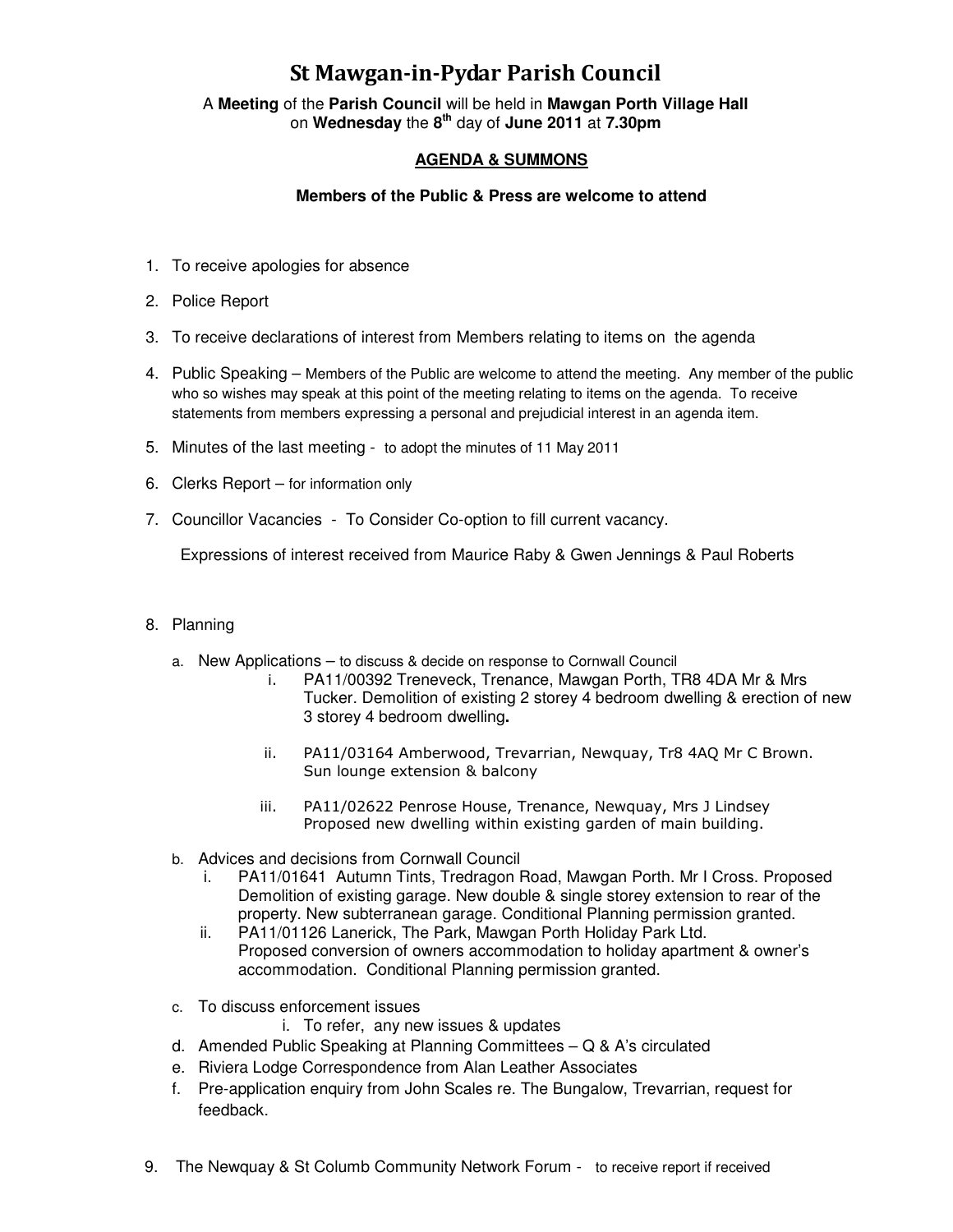- 10. Amenity Area Working Group Report
	- a. Burial fee review
	- b. Update re. unauthorised stonework at Grave A267 I.O'Keefe
	- c. Convent trees
	- d. Unsafe trees in Playing Field Update
	- e. Updating of the TPO list for the parish
	- f. Bench opposite Hawkey's shop Addition of lettering
	- g. Gate at Community Hall
	- h. St James' Well To arrange meeting with Mrs Young-Jamieson & interested parties.
	- i. The burial of the Late William Michael Juleff took place on 13 May 2011
	- j. The burial of the Late Dennis Waldo Searle took place on 14 May 2011
	- k. The burial of the Late Barbara Parkin took place on 01 June 2011
- 11. Beach & Environment Working Group Report
	- a. Business contributions towards beach cleaning
	- b. Disabled Access Correspondence Knevitt Consulting Engineers including invoice.
	- c. Boulders on beach
	- d. Dog bins & Dog Fouling Extra bin for the beach?
	- e. Oil & seaweed on Mawgan Porth beach
- 12. Transport & Rights of Way Working Group Report
	- a. Footpath 7 between Little Acre (Airport Road) & Long Lane- Footpath signs removed.
	- b. Footpath 8 Missing signs & blocked gate
	- c. Path from Ball Lane to Convent -Update
	- d. Church Lane -Update
	- e. Weight restriction in St Mawgan –CC response
	- f. Motor mower storage to consider alternative storage
	- g. To raise any issues for the Council's attention
- 13. Other Reports to receive reports from meetings for information
- 14. Accounts to approve payment of accounts
- 15. Clerks annual review
- 16. Communication How to improve communication between the PC & parishioners.

Suggestions welcome.